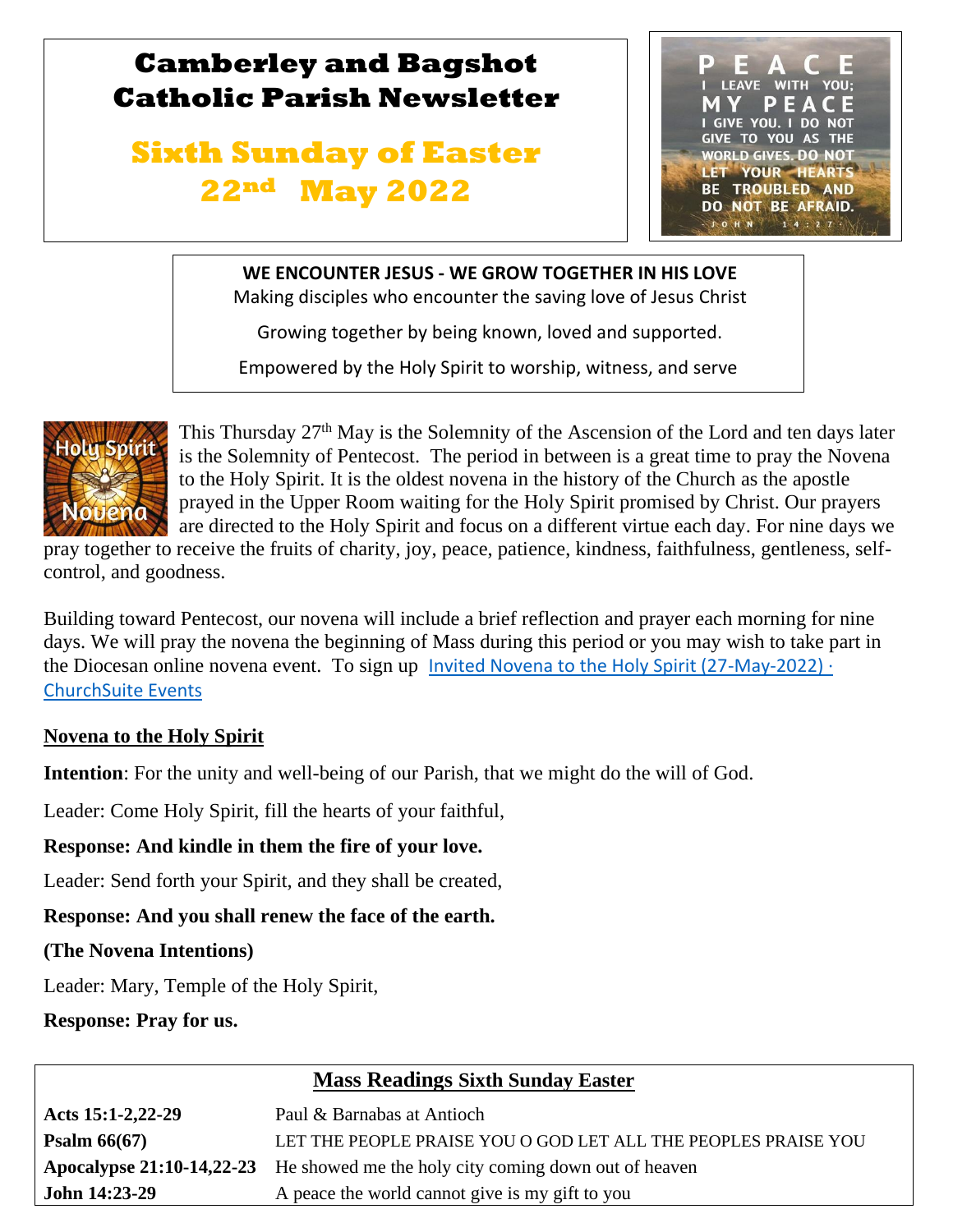### **Parish Timetable**

Holy Mass is broadcast live on the *[Camberley & Bagshot Catholic Parish Facebook Page](https://www.facebook.com/Camberley-Bagshot-Catholic-Parish-102099478101801/)*

| <b>Sunday 22nd May</b>           | 9.00am             | Adoration, Rosary & Confessions St Tarcisius Church         |                                                               |  |
|----------------------------------|--------------------|-------------------------------------------------------------|---------------------------------------------------------------|--|
| 6 <sup>th</sup> Sunday of Easter | 10.00am            | <b>Holy Mass</b>                                            | <b>St Tarcisius Church</b>                                    |  |
|                                  |                    | Confessions                                                 | SS Peter & John Church                                        |  |
|                                  | 5.00pm             |                                                             |                                                               |  |
|                                  | 5.30pm             | Vigil Mass                                                  | Ss Peter & John Church<br>Josie Hickey RIP                    |  |
| <b>Sunday 22nd May</b>           | 9.15am             | <b>Sunday Mass</b>                                          | <b>St Tarcisius Church</b><br>Joseph Cairns RIP               |  |
| 6 <sup>th</sup> Sunday of Easter | 11.15am            | <b>Sunday Mass</b>                                          | Christ the King Church                                        |  |
|                                  | 1.30 <sub>pm</sub> | Baptism of Ivy Kerr St Tarcisius Church                     |                                                               |  |
|                                  |                    |                                                             |                                                               |  |
|                                  | 5.00pm             | Mass for First Holy Communion Families St Tarcisius Church  |                                                               |  |
| Monday 23rd May                  | 9.15am             |                                                             | Morning Prayer Christ the King Church                         |  |
| $6th$ week of Easter             | 9.30am             | <b>Holy Mass</b>                                            | Christ the King Church                                        |  |
|                                  |                    |                                                             |                                                               |  |
|                                  | 6.00 <sub>pm</sub> | Live streamed Rosary                                        |                                                               |  |
| Tuesday 24th May                 | 9.15am             |                                                             | Morning Prayer St Tarcisius Church                            |  |
| $6^{th}$ week of Easter          | 9.30am             | <b>Holy Mass</b>                                            | St Tarcisius Church Grace O'Mahoney Intentions                |  |
| Wed 25th May                     | 10am-12 noon       | <b>Adoration of the Blessed Sacrament</b>                   |                                                               |  |
|                                  |                    |                                                             |                                                               |  |
|                                  | 7.30pm             | Pray for Camberley Event at St Michael's Church London Road |                                                               |  |
| Thursday 26th May                | 9.30am             | <b>Holy Mass</b>                                            | <b>St Tarcisius Church</b>                                    |  |
| <b>Ascension of the Lord</b>     | 12noon             | <b>Holy Mass</b>                                            | Ss Peter & John Church                                        |  |
|                                  | 7.30pm             | <b>Holy Mass</b><br>Christ the King Church                  |                                                               |  |
| Friday 27th May                  | 9.15am             | <b>Morning Prayer</b>                                       | Ss Peter & John Church                                        |  |
| St Augustine of                  | 9.30am             | <b>Holy Mass</b>                                            | Ss Peter & John Church                                        |  |
| Canterbury                       |                    |                                                             |                                                               |  |
| Holy Spirit Novena 1             |                    |                                                             |                                                               |  |
| Saturday 21 <sup>st</sup> May    | 9.00am             | Adoration, Rosary & Confessions St Tarcisius Church         |                                                               |  |
| $6^{th}$ week of Easter          | 10.00am            | <b>Holy Mass</b>                                            | <b>St Tarcisius Church</b><br>Fr Anthony Hale RIP             |  |
| Holy Spirit Novena 2             |                    |                                                             |                                                               |  |
|                                  |                    | Confessions                                                 | Ss Peter & John Church                                        |  |
|                                  | 5.00pm             | Vigil Mass                                                  | Ss Peter & John Church                                        |  |
| <b>7th Sunday of Easter</b>      | 5.30pm             |                                                             |                                                               |  |
| <b>Sunday 22nd May</b>           | 9.15am             | <b>Sunday Mass</b>                                          | <b>St Tarcisius Church</b>                                    |  |
| 7 <sup>th</sup> Sunday of Easter | 11.15am            | <b>Sunday Mass</b><br>Christ the King Church                |                                                               |  |
|                                  |                    |                                                             |                                                               |  |
| Holy Spirit Novena 3             |                    |                                                             | Retiring collection for the "Catholic Communications Network" |  |

'**My ChurchSuite'** is a database system by which parishioners are able to manage their own personal details and sign up for events. Please register at<https://cbparish.co.uk/cs-parishdatabase>



**Youth Alpha on Zoom first Friday of the months at 7.30pm** (young people in school years 7&8) The next meetings are,  $3<sup>rd</sup>$  June and  $1<sup>st</sup>$  July. Contact Fr Paul for the Zoom

**Trinity Troopers Youth Club –** (Children in school years 4-7)

Thursday  $2<sup>nd</sup>$  June 7.00pm – 8.30pm Bowling night Friday 8<sup>th</sup> July 7.30pm – 8.45pm at St Tarcisius Hall contact Fr Paul paul.turner@abdiocese.org.uk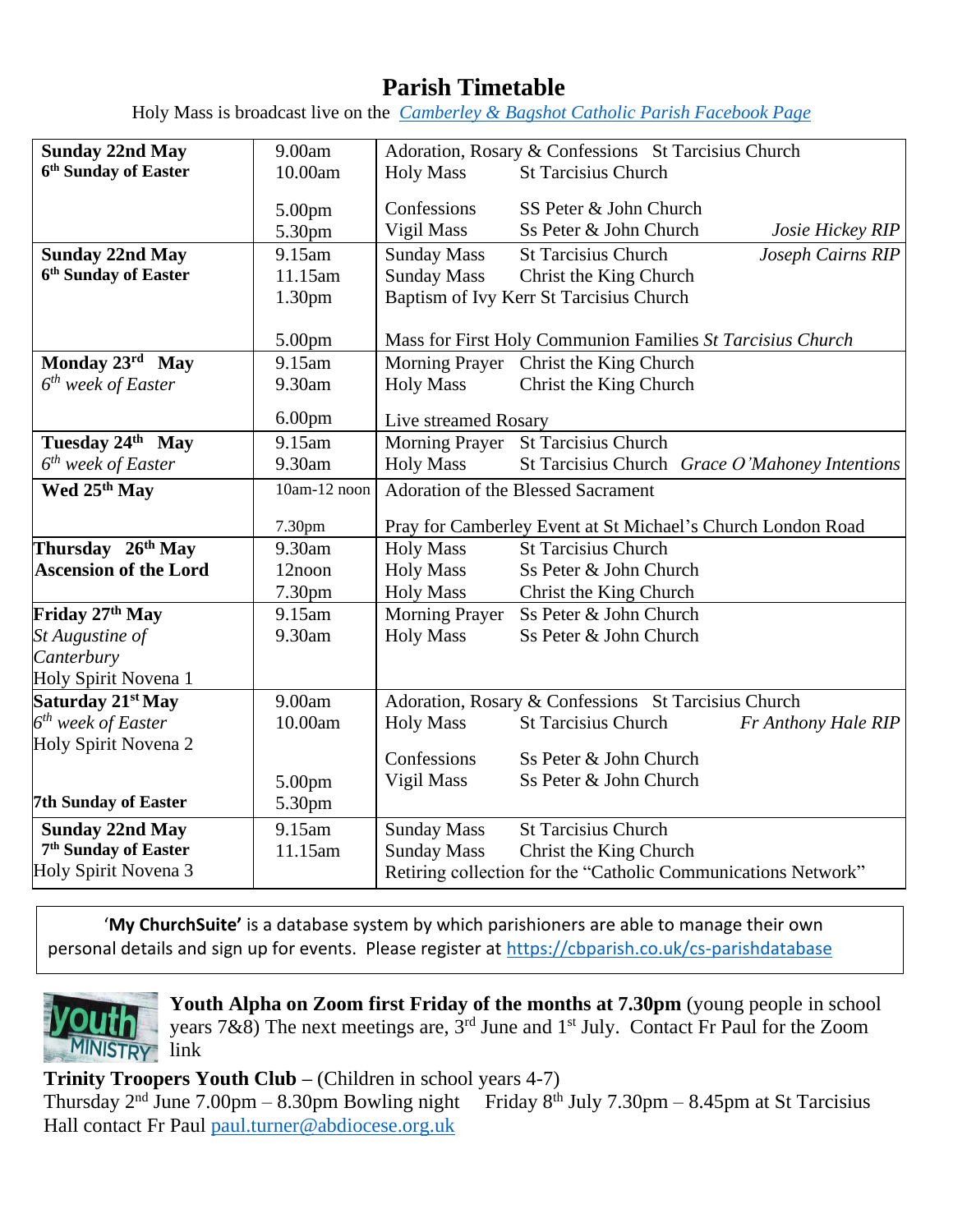**Pray For Camberley** There will be a Churches Together in Camberley event to commence the "Pray for Camberley" initiative. It will take place on Wednesday 25<sup>th</sup> May 7.30pm at St Michaels Church, London Road Camberley All are invited to the launch of a church together initiative to pray for local people and issues.

The **annual Grandparents' Pilgrimage to West Grinstead takes place Wednesday 8 June, 11am-3pm**. This popular occasion offers a day of sharing and prayer with other Grandparents, led by Bishop please bring a packed lunch. The day is free to attend, to sign up please click below [https://abdiocese.churchsuite.com/events/xjgcawdc?ct=t\(EMAIL\\_CAMPAIGN\\_2\\_17\\_2022\\_14\\_56\\_COP](https://abdiocese.churchsuite.com/events/xjgcawdc?ct=t(EMAIL_CAMPAIGN_2_17_2022_14_56_COPY_02)&mc_cid=588fe24b66&mc_eid=1f942c9333) [Y\\_02\)&mc\\_cid=588fe24b66&mc\\_eid=1f942c9333](https://abdiocese.churchsuite.com/events/xjgcawdc?ct=t(EMAIL_CAMPAIGN_2_17_2022_14_56_COPY_02)&mc_cid=588fe24b66&mc_eid=1f942c9333)



### **The Diocesan course Invited II 'Growing in Faith'**

This second episode of Invited II begins to help us understand how we might be transformed by the gifts that God has given us, and how this can help us to build the kingdom of God. <https://www.youtube.com/watch?v=gU4DsNIpgH0&t=331s>

The Week Six film "Holy Spirit" will be available online from Monday 23<sup>rd</sup> May

### **Financial Giving to the Parish**

- Monthly Standing Orders can be set up using online banking or by writing to your bank **Bank: HSBC Account name: RCD A&B Camberley and Bagshot Parish Account number: 31077368 Sort code: 40 05 20**
- Cheques, made payable to **'The Camberley and Bagshot Catholic Parish'**, please write "Parish Offering" on the back of the cheque and send to the Parish Office.
- If you are a taxpayer you can contribute to the Parish via the **Gift Aid scheme.** If you would like find out more about the Gift Aid Scheme, or you need numbered envelopes, please phone Roger Woodham on 01276 29037.

### **Collections**

28th/29th Catholic Communications Network 18th/19th June Day for Life Collection

### **Baptisms**

Kiara Polawska Sunday 12<sup>th</sup> June 2.30pm at Christ the King George Cutts Sunday 19<sup>th</sup> June 1.13pm at St Tarcisius Church Gacriel De Souza Sunday 17<sup>th</sup> July 1.30pm at St Tarcisius Church



The next **Baptism preparation for parents** is on Sundays  $29<sup>th</sup>$  May  $\& 5<sup>th</sup>$  June, and Saturdays **Baptism**  $11<sup>th</sup>$  June  $&18<sup>th</sup>$  June 10.45am at St Peter and John Church Hall. Parents who wish to have their child(ren) baptised should contact the parish office to enrol on the course.

**GIFTS SURVEY** We would love to hear the **gifts, skills and talents** you wish to offer and if you have a particular for our church just follow this link **[Parish Gifts Survey · ChurchSuite Forms](https://camberleybagshotcatholicparish.churchsuite.com/forms/dhozqq3w)**



**Brenden Thompson of Catholic Voices** will be giving a talk on "*How to defend the faith without raising your voice*". On Monday 6<sup>th</sup> June 7.30pm at Christ the King Church.

Catholic Voices is a project which began in the UK to improve the Church's representation in the media, above all in news programs and debates. It started in 2010 with the six-month training of 24 lay people and a priest in preparation for

the UK visit of Pope Benedict XVI. [https://www.catholicvoices.org.uk](https://www.catholicvoices.org.uk/)